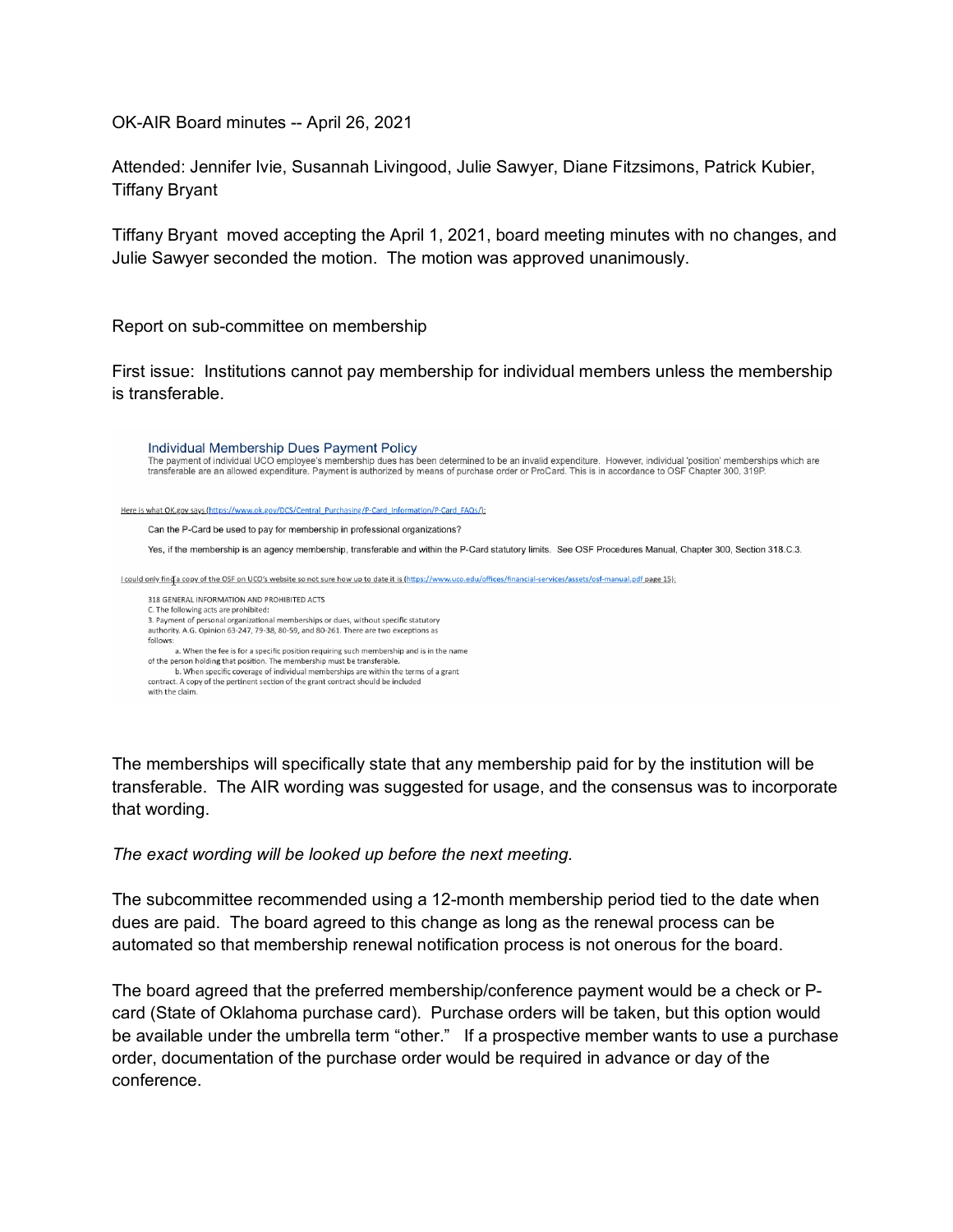The board also agreed to add a *registration* category of a non-member attending the conference. *CORRECTION* The attendance fee would likely be the same or slightly higher than the membership fee, which includes the ability to attend the conference.

## **Tentative wording of the membership fee proposal:**

## Membership Categories:

- Professional Member. Memberships paid for by the institution are transferable.
- Student Member (non-voting). A student must be actively pursuing a higher education degree and not be employed full-time.
- Emeritus Member (non-voting, approval by the board required). Minimum criteria to be eligible for Emeritus Membership is retirement with 5 years of combined membership; board approval is required.

## Benefits of membership:

- Access to member area of website with networking forum
- Ability to post approved job announcements to job board
- Availability of professional development opportunities
- Access to prior-year conference materials
- Access to membership directory
- Voting and holding positions on the board (professional members only)

Suggested membership fees, which would not be specified in the by-law change proposal, are: \$30 -- Professional Member.

- \$15 -- Student Member.
- \$0 -- Emeritus Member.

However, these are not finalized.

Related to these issues, Susannah will be modifying the OK-AIR Square account for taking credit cards so that Patrick can integrate Square into the web site. Square is a service used to process credit card payments.

Patrick gave an update on the web site, which is now hosted at GoDaddy. The email address is [info@okair.org.](mailto:info@okair.org) He will send out log-ins to board members. The site is currently under a free trial membership. Patrick suggested a membership length of no longer than a year so that the cost and services can be evaluated later and, if not satisfactory, the site-hosting can be changed.

Jennifer will poll the board on the next meeting time, tentatively scheduled for June 1-4.

The agenda will include: Professional development opportunities discussion Conference planning By-law changes